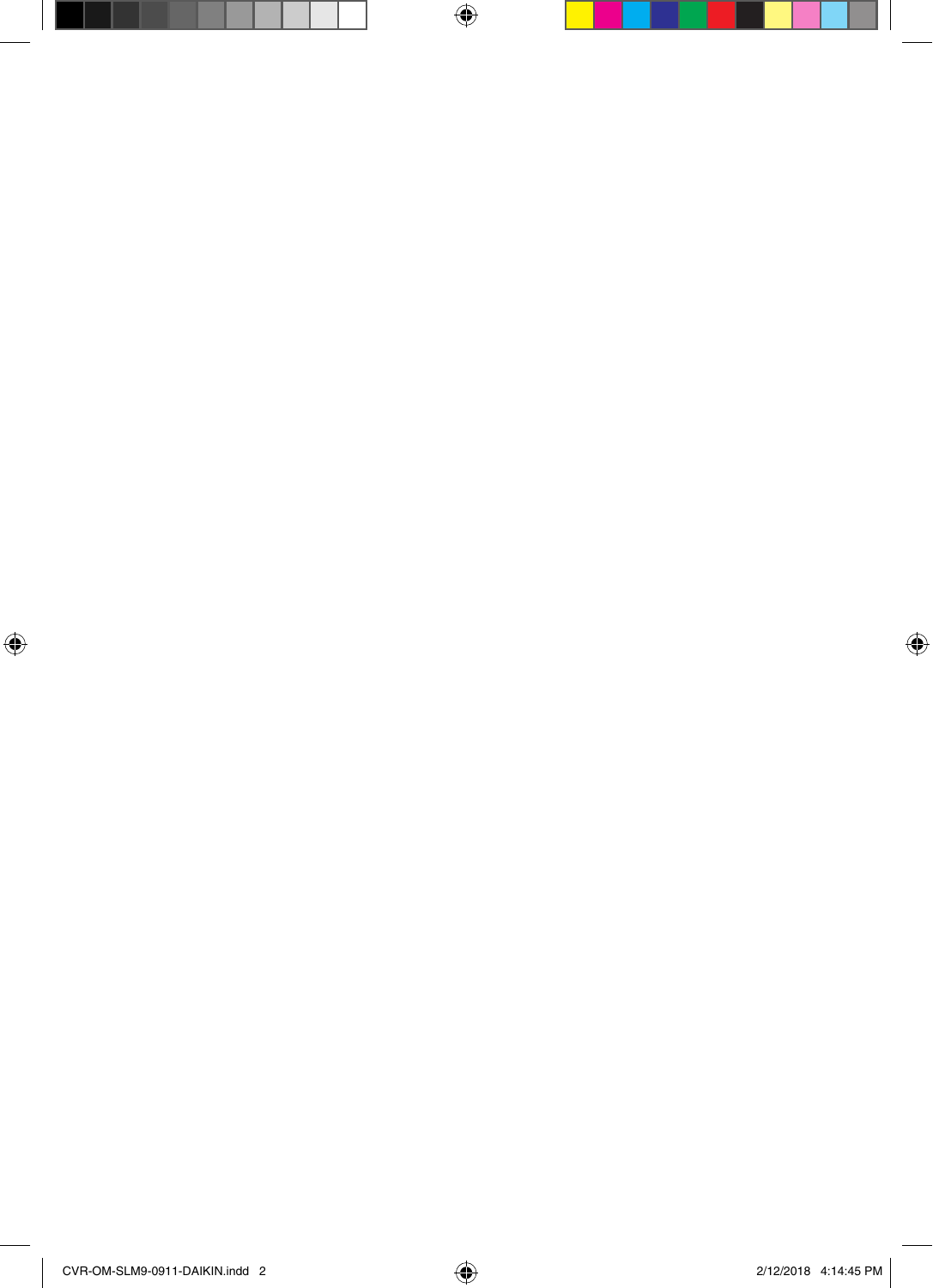#### **Battery**

1) Type: AAA.R03 2) Quantity: 2 pieces

#### **Disposal Requirements** [For European Union (EU) only]



The batteries supplied with the controller are marked with this symbol. This means that the batteries shall not be mixed with unsorted household waste.

If a chemical symbol is printed beneath the symbol, this chemical symbol means that the

battery contains a heavy metal above a certain concentration. Possible chemical symbols are:

Pb: lead (>0,004%)

Waste batteries must be treated at a specialized treatment facility for re-use. By ensuring correct disposal, you will help to prevent potential negative consequences for the environment and human health. Please contact your local authority for more information.

#### **Batteri**

1) Typ: AAA.R03 2) Kvantitet: 2 delar

**Avfallshanteringskrav** [För Europeiska Unionen (EU) endast]



De batterier som medföljer kontrollen är märkta med denna symbol. Detta betyder att batterierna inte får blandas med osorterat hushållsavfall.

Om en kemisk symbol är tryckt nedanför symbolen betyder denna kemiska symbol att batteriet innehåller en tung metall ovanför en viss koncentration.

Möjliga kemiska symboler är:

Pb: bly (>0,004 %)

Avfallsbatterier måste behandlas vid en specialiserad behandlingsanläggning för återanvändning. Genom att säkra en korrekt avyttring hjälper du till att förhindra möjliga negativa konsekvenser för miljön och den mänskliga hälsan. Var god kontakta din lokala myndighet för mer information.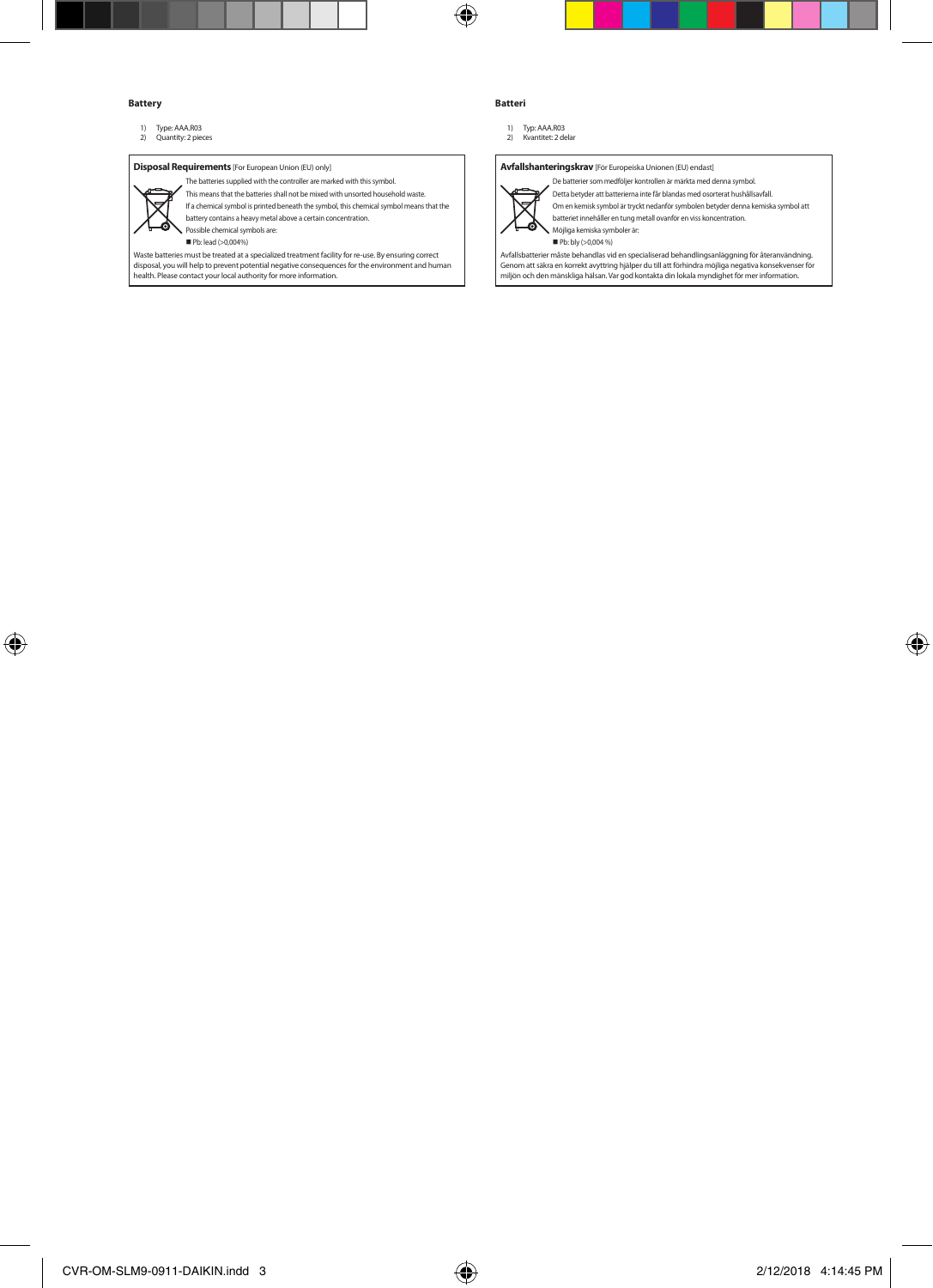# **SLM9 Controller Indication**



| N <sub>O</sub> | <b>KEY</b>                   | <b>FUNCTION</b>                                                    |  |
|----------------|------------------------------|--------------------------------------------------------------------|--|
| 1.             | <b>MODE</b>                  | Select operating Modes control (Cool/Heat/Auto/Dry/Fan)            |  |
| 2.             | <b>TURBO</b>                 | Activate/deactivate Turbo function                                 |  |
| 3.             | <b>SWING</b>                 | Activate/deactivate Swing control<br>Hold Key to change Swing Mode |  |
| 4.             | <b>OUIET</b>                 | Activate/deactivate Quiet function                                 |  |
| 5.             | <b>SET TEMP UP</b>           | Increase set temperature in $\mathrm{C}$ or $\mathrm{F}$           |  |
| 6.             | <b>SET TEMP DOWN</b>         | Decrease set temperature in $^{\circ}$ C or $^{\circ}$ F           |  |
| 7.             | <b>SLEEP</b>                 | Activate/deactivate Sleep function                                 |  |
| 8.             | <b>OFF TIMER</b>             | Enable/disable the Event 1 and 2 OFF TIMER setting mode            |  |
| 9.             | <b>ON TIMER</b>              | Enable/disable the Event 1 and 2 ON TIMER setting mode             |  |
| 10.            | <b>DELAY TIMER</b>           | Activate/deactivate delay timer                                    |  |
| 11.            | <b>FAN</b>                   | Select Fan speeds control (Auto/High/Med/Low)                      |  |
| 12.            | ON/OFF                       | On/Off the unit with overriding all the timer settings             |  |
| 13.            | <b>REAL TIME CLOCK (RTC)</b> | Enable/disable the Real Time Clock (RTC) setting mode              |  |

NOTE:

Turbo and quiet function are for selected models only.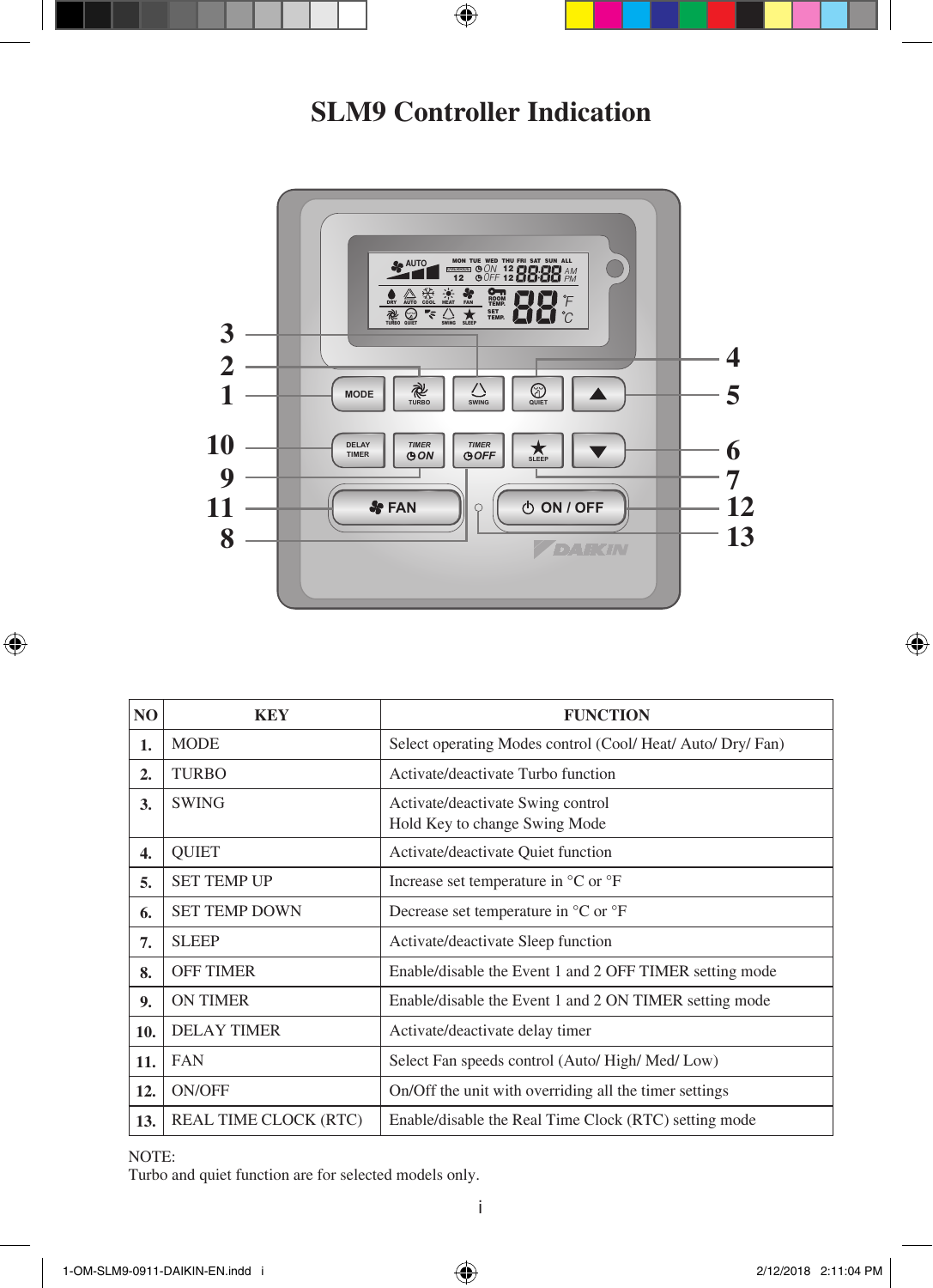## **OPERATING INSTRUCTION**

#### **1.1 MODE** Button

 Press the MODE button to switch operation from COOL, HEAT\*, AUTO\*, DRY\*, FAN. Check the display to see in which mode the control is set. \*HEAT, AUTO and DRY are available for selected models only.

#### **1.2 TURBO** Fan Speed

 Press the TURBO key once to activate Turbo fan speed. Turbo symbol will be shown. To disable Turbo fan speed and back to previous fan speed, press the Turbo key once again. If user presses the FAN button or QUIET button or turn off the unit, the turbo speed will be disabled. This speed is only valid during COOL and HEAT mode for selected models.

#### **1.3 Automatic air swing**

- Press the **SWING**  $\triangle$  button to activate the automatic air swing function.
- To distribute the air to a specific direction, press the **SWING**  $\triangle$  button and wait until the louver move to the desired direction and press the button once again.

#### **Swing mode selection method (for cassette E model)**

- Press **SWING** ( $\Diamond$ ) button for 4 seconds to enter field setting mode. While in field setting mode, it will only show **SWING MODE** ( $\blacktriangledown$ ).
- Press temperature  $\triangle$  and  $\nabla$  button to select **SWING MODE** ( $\blacktriangledown$ ) rotation from Swing Mode 1 to Swing Mode 3.
- There are 3 different **SWING MODE**, which are:



Swing mode 1 Swing mode 2 Swing mode 3

**SWING MODE** will not activate unless **SWING** is activated.

Swing is indicated by the logo:  $\langle \rangle$ 

• If no mode changes within 4 seconds, unit will operate according to the selected **SWING MODE** (

#### 1.4 **QUIET** Fan Speed

 Press the QUIET key once to activate Quiet fan speed. QUIET symbol will be shown. To disable Quiet fan speed and back to previous fan speed, press the QUIET key again. If user presses the FAN button or TURBO button or turn off the unit, the quiet speed will be disabled. This speed is only valid during COOL and HEAT mode for selected models.

### **1.5 " "** or **" "** Set Temperature Button

Press the temperature button and set the temperature of your choice by pressing " $\blacktriangle$ " or " $\nabla$ " button once, temperature changes by 1°C or 1°F. The default temperature setting range is from 16°C to 30°C (60°F to 86°F). When the Option 20 - 30ºC is set, the temperature range limit is set to 20ºC to 30ºC (68°F to 86°F). Pressing both keys simultaneously will toggle the temperature setting between ºC and ºF. No temperature setting is allowed during FAN mode (No set temp display). There is no room temperature display.

#### 1.6 **SLEEP** Function

 Press the SLEEP button to activate the sleep mode. SLEEP function is not available in DRY mode and FAN mode.

#### **1.7 "ON TIMER"** and **"OFF TIMER"**

 The unit has 2-event timer, namely Timer 1 and Timer 2, each event has an ON TIMER and an OFF TIMER. The key press activity for Timer ON and Timer OFF is shown on Table 1.1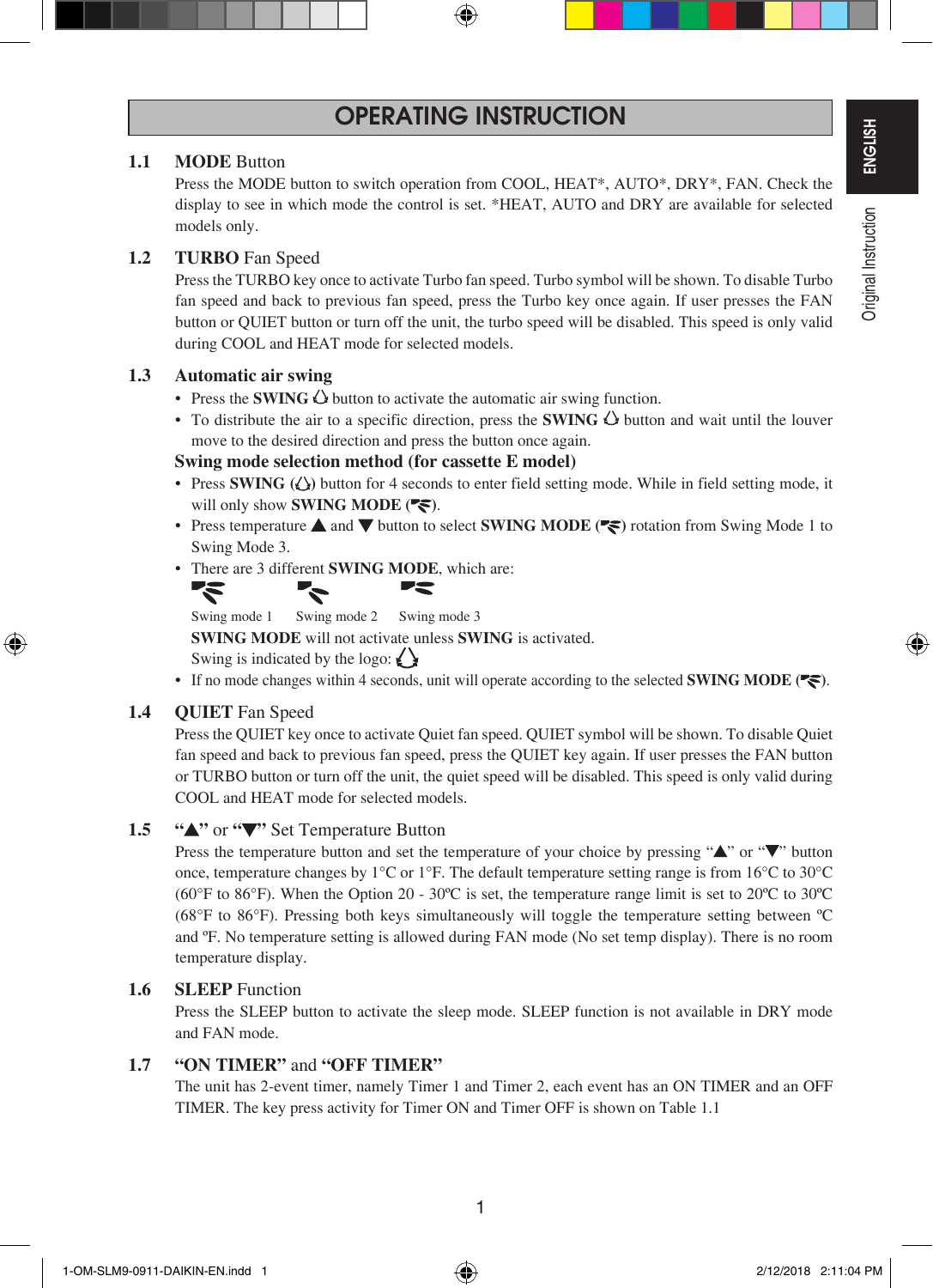Table 1.1: Timer ON and Timer OFF key press and event sequence.

| <b>TIMER ON KEY</b> |             | <b>TIMER OFF KEY</b> |             |  |
|---------------------|-------------|----------------------|-------------|--|
| ON Timer 1          | ON Timer 2  | <b>OFF</b> Timer 1   | OFF Timer 2 |  |
| Deactivated         | Deactivated | Deactivated          | Deactivated |  |
| Activated           | Deactivated | Activated            | Deactivated |  |
| Deactivated         | Activated   | Deactivated          | Activated   |  |
| Activated           | Activated   | Activated            | Activated   |  |

All timers are event-triggered timers and can be overridden by the ON/OFF button and Override function.

#### Set Event 1 and Event 2 Timers

Process for Timer ON and Timer OFF is the same.

- 1. Press and hold Timer ON/OFF key for 3 seconds to go into timer setting mode. (Icon ON 1 or OFF 1 will blink)
- 2. Press UP or DOWN to select Timer 1 or Timer 2 to set. ('1' blinking indicate that Timer 1 is currently selected, '2' blinking indicate that Timer 2 is currently selected)
- 3. Press Timer ON/OFF key again to confirm. (Day will blink next)
- 4. Press UP or DOWN to select the day.
- 5. Press Timer ON/OFF key again to confirm the day. (Hour will blink next)
- 6. Press UP or DOWN to change the hour.
- 7. Press Timer ON/OFF key again to confirm the hour. (Minute will blink next)
- 8. Press UP or DOWN to change the minute.
- 9. Press Timer ON/OFF key again to confirm the minute.

 Each timer (Timer 1 ON or Timer 1 OFF or Timer 2 ON or Timer 2 OFF) will only be set separately after all 7 steps, if there is no key operation for 5 seconds during setting the timer, it will automatically exits from setting mode and no changes will be made.

ON/OFF timer will be checked every 1 minute.

 It is not advisable to set ON TIMER and OFF TIMER to have same values. Shall these occur, the effective timer will be treated with priority as stated in Table 1.2.

Example:

ON TMR 2 settings: DAY – TUE, TIMER – 5.00pm OFF TMR 1 settings: DAY – TUE, TIMER – 5.00pm Outcome when RTC reaches 5.00pm on TUE:

- when unit is on, no respond.
- when unit is off, unit will trigger to on.

Table 1.2: Timer Priority

| <b>Priority</b> | <b>Timer</b>       |
|-----------------|--------------------|
| 1 (Highest)     | ONTMR <sub>2</sub> |
|                 | OFFTMR2            |
|                 | ONTMR1             |
| 4 (Lowest)      | OFFTMR1            |

Upon IR reception, IR wireless remote controller will override ON TIMER 2 and OFF TIMER 2 settings.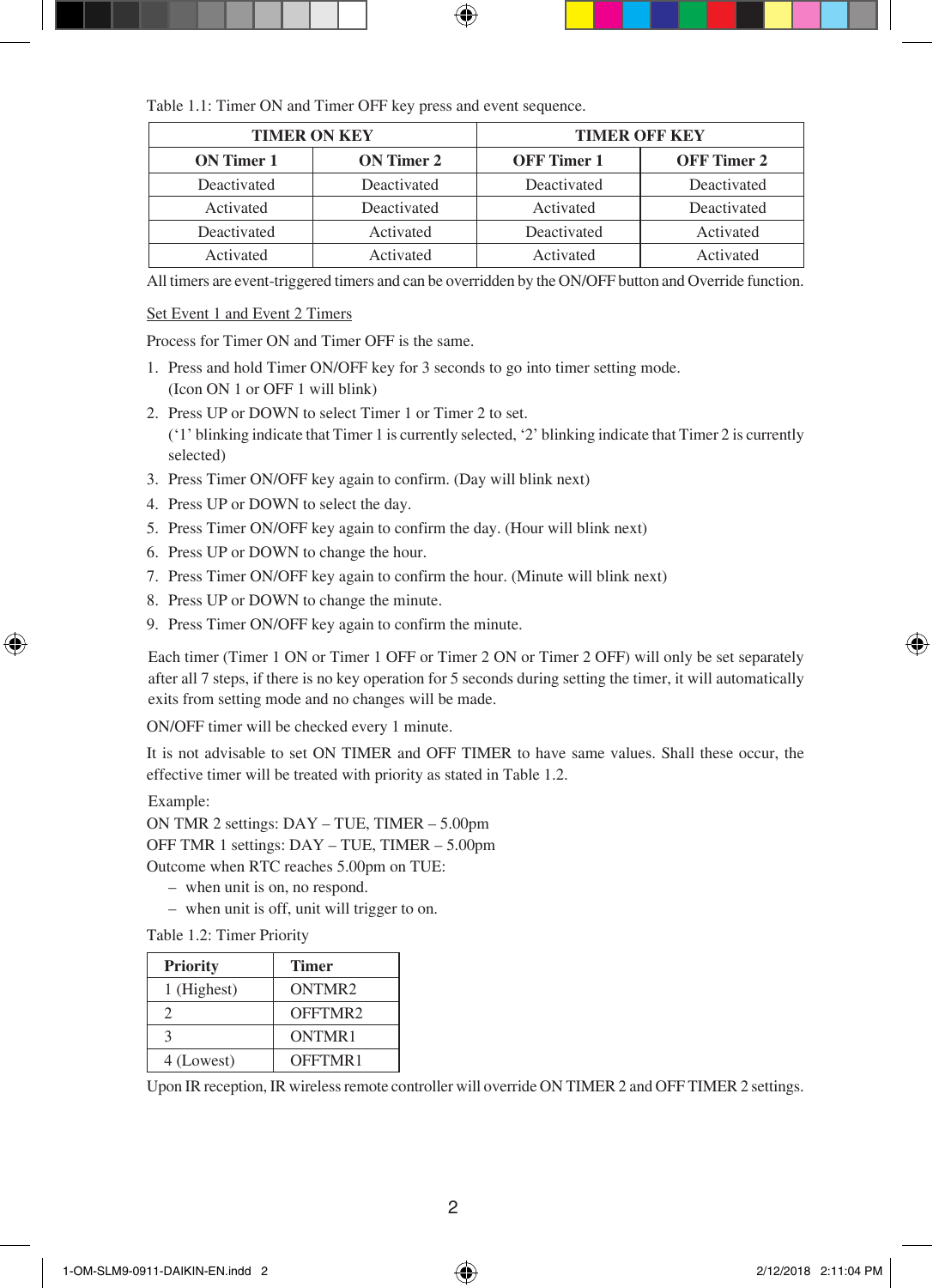### **1.8 DELAY TIMER** Function

Press the DELAY TIMER key once will activate the delay timer function for 1 hour. An indicator "OVERRIDE" will show on the LCD. Press the same key again will increase the setting to 2 hours. An indicator "OVERRIDE" will be shown. Subsequent press will deactivate the delay timer function. After the delay timer is completed, the delay timer function is deactivated and the logo is OFF. All other timers will be resumed.

#### 1.9 **FAN** Speed Function

Fan speed can be changed via pressing the FAN key:

 $Low > Med > High > Auto >$ 

\*FAN speed is not available in DRY mode.

#### **1.10 ON/OFF** Button

Starting Operation:

– Press the ON/OFF button, the LCD will show full display and the unit is turned on.

Stopping Operation:

– Press the ON/OFF button, the LCD will show real time clock only and the unit is turn off.

#### **1.11 Power up Settings**

 The unit will start up with main board's last state setting during power up. If last state information is not available, the unit will use the default settings. The default settings are as below:

| Off             |
|-----------------|
| Cool            |
| High            |
| 12:00AM, MONDAY |
| Off             |
| Standard        |
| Disable         |
| Disable         |
| Off             |
| Off             |
| Disable         |
|                 |

### **1.12 Real-time Clock (RTC) Display**

RTC is shown on screen during the unit ON or OFF except for power failure or error code.

#### **Set RTC Setting**

- 1. Press RTC key one time will activate RTC setting mode. (Day will blink)
- 2. Press UP or DOWN to select the day.
- 3. Press RTC again to confirm the day. (Hour will blink next)
- 4. Press UP or DOWN to change the hour.
- 5. Press RTC again to confirm the hour. (Minute will blink next)
- 6. Press UP or DOWN to change the minute.
- 7. Press RTC again to confirm the minute.

 RTC will only be set after all 7 steps, if there is no key operation for 5 seconds during setting the RTC, it will automatically exits from setting mode and no changes will be made on the setting.

#### **1.13 Key Lock**

 These key lock function inhibits any setting change. Press and hold both TURBO and QUIET keys for 5 seconds will activate/deactivate the key lock function; "KEYLOCK" will be shown/disappear on LCD. Upon all the keys are locked, only ON/OFF, TURBO and QUIET (to unlock) can be pressed.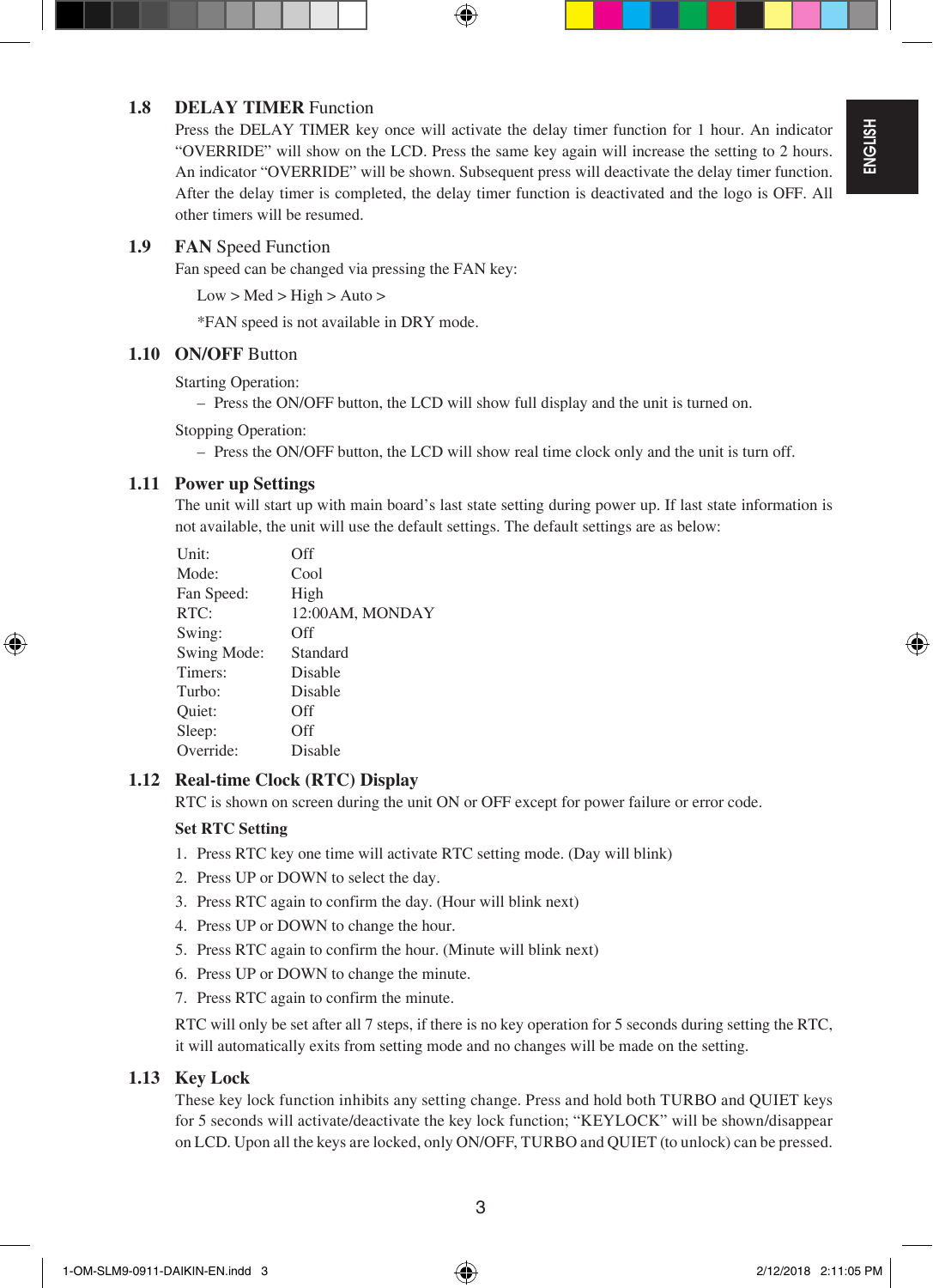## **1.14 Battery Backup**

 Battery backup is used to retain the RTC and 7-days programmable timer settings during power down for a minimum of 1 month continuous for every new set of battery installed. For unit without battery backup, the default setting will be 12:00am on Monday and timer clear during power up.

### **1.15 Error Indicator**

 If any abnormal condition detected, an error code will be shown. Error code is displayed by using RTC segments (blink), which mean whenever there is error occur, RTC will not be shown instead of the error code. The format for the error code will be as following:

#### **DX Error Code**

| <b>Error Description</b>                                               |                |
|------------------------------------------------------------------------|----------------|
| Room Sensor Open or Short                                              | E1             |
| Indoor Coil Sensor Open                                                | E2             |
| Outdoor Coil Sensor Open                                               | E <sub>3</sub> |
| Compressor Overload/Indoor Coil Sensor Short/Outdoor Coil Sensor Short | E <sub>4</sub> |
| Low Refrigerant Charge/Gas Leak/Outdoor Abnormal                       | E <sub>5</sub> |
| Water Pump Fault                                                       | E6             |
| Outdoor Coil Sensor Exist (MS model)                                   | E7             |
| Hardware Error (Tact Switch Pin Short)                                 | E8             |
| Indoor Fan Feedback Error                                              | E <sub>9</sub> |
| <b>EEPROM Error</b>                                                    | EE             |

#### **CW Error Code**

| <b>Error Description</b>               |                |
|----------------------------------------|----------------|
| Room Sensor Open or Short              | E1             |
| Pipe Water Sensor Open or Short        | E <sub>2</sub> |
| Pipe Water Temperature Poor            | E4             |
| Pipe Water Temperature Bad/Fault       | E <sub>5</sub> |
| Water Pump Error                       | E6             |
| Hardware Error (Tact Switch Pin Short) | E8             |
| Indoor Fan Feedback Error              | F9             |

#### Fault Diagnosis (for inverter only)

If there is any abnormal condition detected, SLM9 wired controller will blink the error code

| <b>ERROR</b><br><b>CODE</b> | <b>MEANING</b>                                         |  |  |
|-----------------------------|--------------------------------------------------------|--|--|
| 0 <sup>0</sup>              | <b>NORMAL</b>                                          |  |  |
| A <sub>1</sub>              | <b>INDOOR PCB ERROR</b>                                |  |  |
| A <sub>3</sub>              | DRAIN PUMP ABNORMAL                                    |  |  |
| A <sub>5</sub>              | ANTIFREEZE (COOLING)/HEAT EXCHANGER OVERHEAT (HEATING) |  |  |
| A6                          | <b>INDOOR FAN MOTOR ABNORMAL</b>                       |  |  |
| AH                          | ELECTRICAL AIR CLEANER ABNORMAL                        |  |  |
| C <sub>4</sub>              | INDOOR HEAT EXCHANGER (1) THERMISTOR SHORT/OPEN        |  |  |
| C <sub>5</sub>              | INDOOR HEAT EXCHANGER (2) THERMISTOR SHORT/OPEN        |  |  |
| C <sub>7</sub>              | LOUVER LIMIT SWITCH ERROR                              |  |  |
| C9                          | <b>INDOOR ROOM THERMISTOR SHORT/OPEN</b>               |  |  |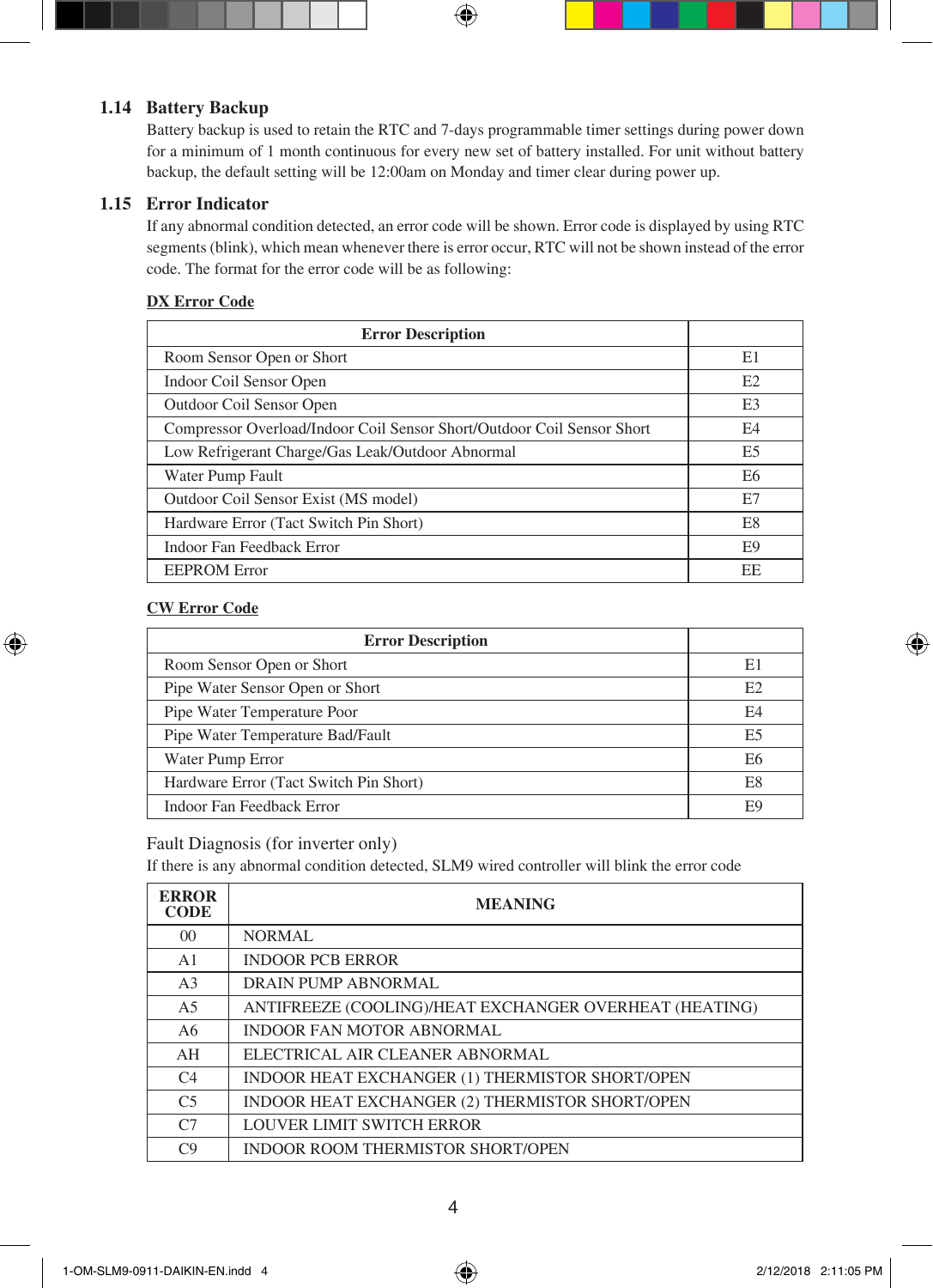| <b>ERROR</b><br>CODE | <b>MEANING</b>                                                      |  |  |
|----------------------|---------------------------------------------------------------------|--|--|
| E1                   | <b>OUTDOOR PCB ERROR</b>                                            |  |  |
| E3                   | <b>HIGH PRESSURE PROTECTION</b>                                     |  |  |
| E4                   | <b>LOW PRESSURE PROTECTION</b>                                      |  |  |
| E <sub>5</sub>       | COMPRESSOR MOTOR LOCK/COMPRESSOR OVERLOADED                         |  |  |
| E <sub>6</sub>       | <b>COMPRESSOR START-UP ERROR</b>                                    |  |  |
| E7                   | <b>OUTDOOR DC FAN MOTOR LOCK</b>                                    |  |  |
| E8                   | AC INPUT OVER CURRENT                                               |  |  |
| E <sub>9</sub>       | <b>EXV ERROR</b>                                                    |  |  |
| EA                   | <b>4 WAY VALVE ERROR</b>                                            |  |  |
| F <sub>3</sub>       | DISCHARGE PIPE OVERHEAT                                             |  |  |
| F <sub>6</sub>       | <b>HEAT EXCHANGER OVERHEAT</b>                                      |  |  |
| HO                   | <b>COMPRESSOR SENSOR SYSTEM ERROR</b>                               |  |  |
| H <sub>3</sub>       | HIGH PRESSURE SWITCH ERROR                                          |  |  |
| H <sub>6</sub>       | <b>COMPRESSOR FEEDBACK DETECTION ERROR</b>                          |  |  |
| H7                   | FAN MOTOR OVERLOADED/OVERCURRENT/SENSOR ABNORMAL                    |  |  |
| H <sub>8</sub>       | AC CURRENT SENSOR ERROR                                             |  |  |
| H <sub>9</sub>       | <b>OUTDOOR AIR THERMISTOR SHORT/OPEN</b>                            |  |  |
| J1                   | PRESSURE SENSOR ERROR                                               |  |  |
| J3                   | COMPRESSOR DISCHARGE PIPE THERMISTOR SHORT/OPEN/MISPLACED           |  |  |
| J5                   | SUCTION PIPE THERMISTOR SHORT/OPEN                                  |  |  |
| J6                   | OUTDOOR HEAT EXCHANGER THERMISTOR SHORT/OPEN                        |  |  |
| J7                   | SUBCOOLING HEAT EXCHANGER THERMISTOR SHORT/OPEN                     |  |  |
| J8                   | LIQUID PIPE THERMISTOR SHORT/OPEN                                   |  |  |
| J9                   | <b>GAS PIPE THERMISTOR SHORT/OPEN</b>                               |  |  |
| L1                   | <b>INVERTER OUTDOOR PCB ERROR</b>                                   |  |  |
| L <sub>3</sub>       | <b>OUTDOOR CONTROL BOX OVERHEAT</b>                                 |  |  |
| L <sub>4</sub>       | <b>HEAT SINK OVERHEAT</b>                                           |  |  |
| L5                   | <b>IPM ERROR/IGBT ERROR</b>                                         |  |  |
| L <sub>8</sub>       | <b>INVERTER COMPRESSOR OVERCURRENT</b>                              |  |  |
| L9                   | COMPRESSOR OVERCURRENT PREVENTION                                   |  |  |
| LC                   | COMMUNICATION ERROR (OUTDOOR CONTROL PCB AND INVERTER PCB)          |  |  |
| P <sub>1</sub>       | OPEN PHASE OR VOLTAGE UNBALANCE                                     |  |  |
| P <sub>4</sub>       | HEAT SINK THERMISTOR SHORT/OPEN                                     |  |  |
| PI                   | <b>CAPACITY SETTING ERROR</b>                                       |  |  |
| U <sub>0</sub>       | <b>INSUFFICIENT GAS</b>                                             |  |  |
| U <sub>2</sub>       | DC VOLTAGE OUT OF RANGE                                             |  |  |
| U <sub>4</sub>       | <b>COMMUNICATION ERROR</b>                                          |  |  |
| U7                   | COMMUNICATION ERROR (OUTDOOR CONTROL PCB AND IPM PCB)               |  |  |
| UA                   | <b>INSTALLATION ERROR</b>                                           |  |  |
| UF                   | PIPING & WIRING INSTALLATION MISMATCH/WRONG WIRING/INSUFFICIENT GAS |  |  |
| UH                   | ANTIFREEZE (OTHER ROOMS)                                            |  |  |

J.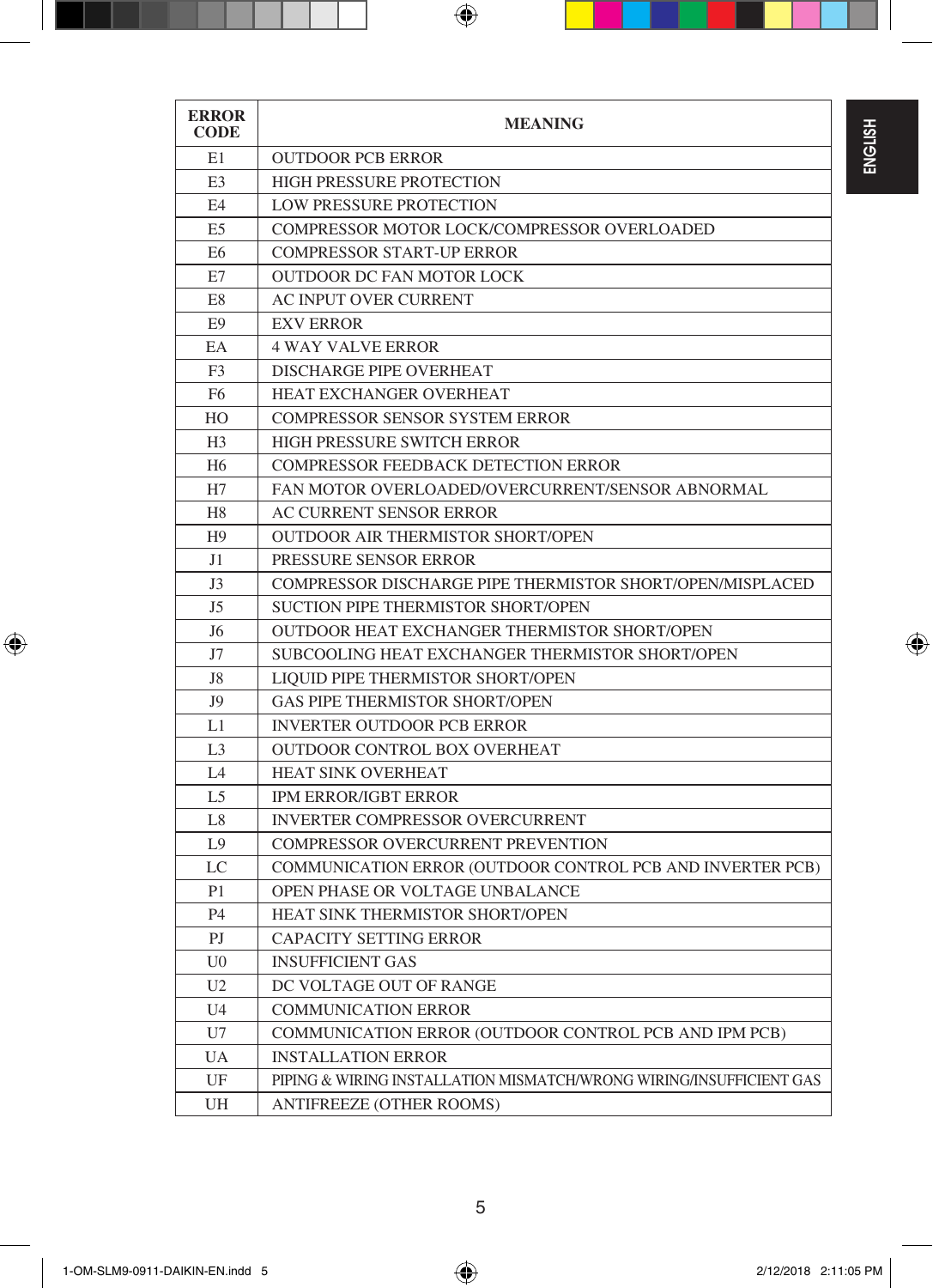## **2.0 HARDWARE SETTING**

The unit has 2 jumpers option to control the board function.

Table 2.0: Summary of Hardware Settings

| <b>OPTION</b>          | With Jumper                                          | <b>Without Jumper</b>                                         |
|------------------------|------------------------------------------------------|---------------------------------------------------------------|
| <b>Set Temp. Range</b> | Set temp. range from $20^{\circ}$ C – $30^{\circ}$ C | Set temp. range from $16^{\circ}C - 30^{\circ}C$<br>(Default) |
| <b>TURBO OUIET</b>     | Disable turbo and quiet fan speed<br>(Default)       | Enable turbo and quiet fan speed                              |

\* Only applicable to model with built in Turbo or Quiet features.

## **3.0 INSTALLATION**

#### **3.1 Accessories**

 The following accessories are included together with this manual. If any part is missing, contact your dealer immediately.

- 1. Remote controller
- 2. Wooden screw (2 pieces) & machine screw (2 pieces)
- 3. Instruction manual
- 4. Battery

### **3.2 Step-by-step guide**

- I. Open the clip on the top of the controller first follow by the bottom clip. Remove the top case of the controller from the bottom case.
- II. Fix the bottom case to the wall with the 2 screw provided. Then insert the connection wire through the slot on the upper center case as shown.
- III. Insert back the bottom clip first then snap the upper part shut.

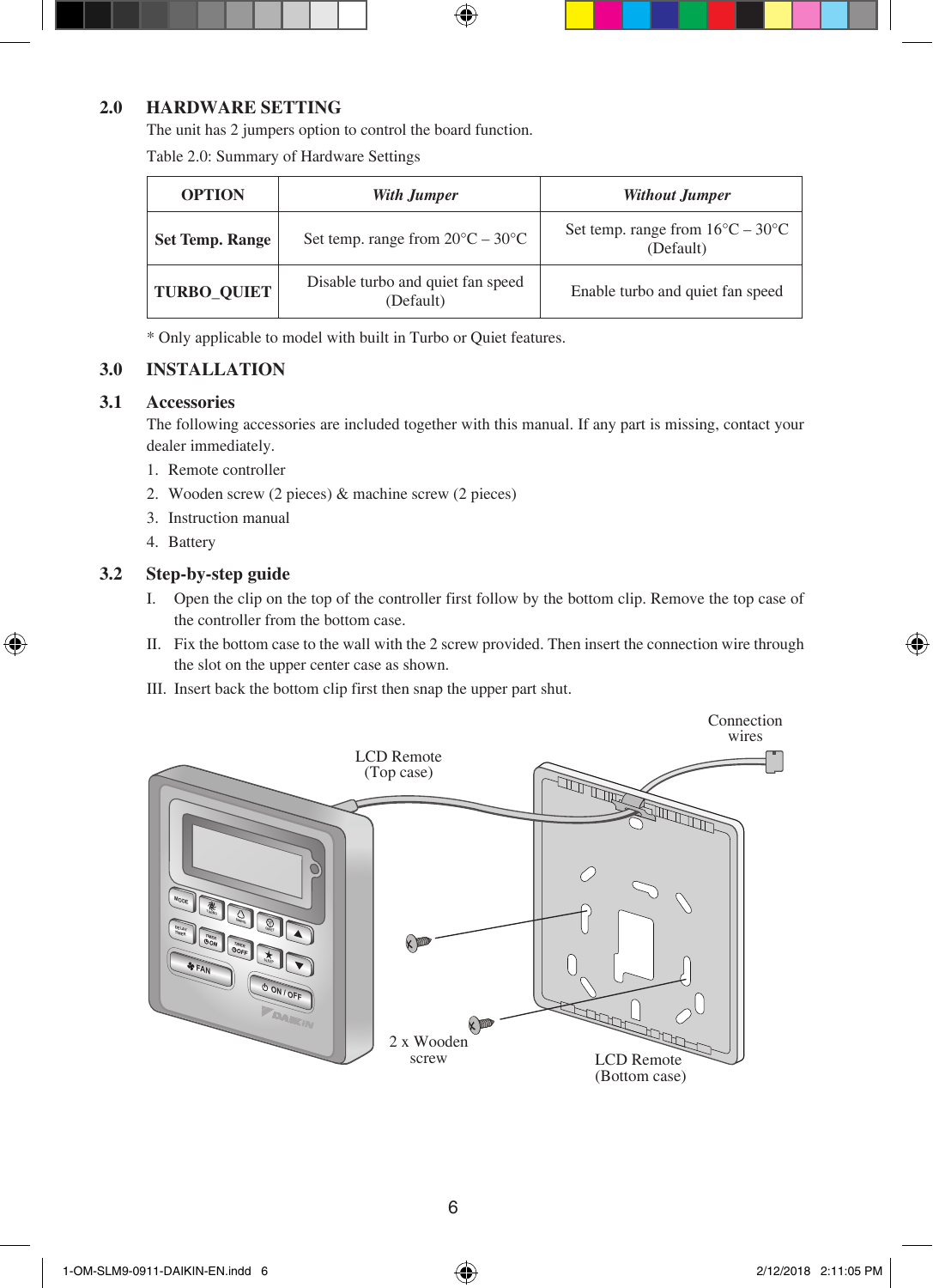## **MEMO**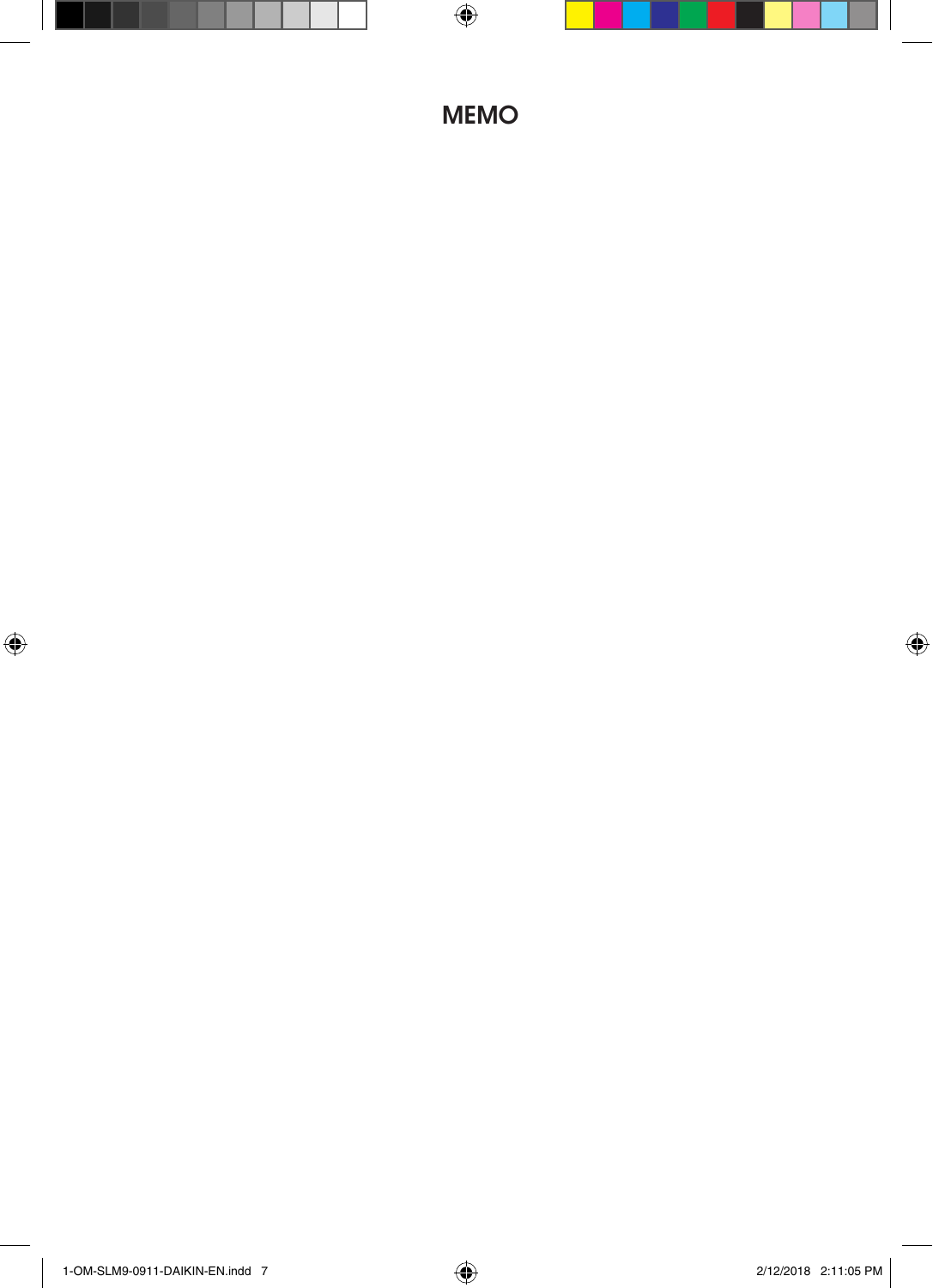## **SLM9 Kontrollindikation**



| <b>NO</b> | <b>KEY</b>                   | <b>FUNCTION</b>                                                                    |  |
|-----------|------------------------------|------------------------------------------------------------------------------------|--|
| 1.        | <b>MODE</b>                  | Välj driftlägen (Cool/Heat/Auto/Dry/Fan)                                           |  |
| 2.        | <b>TURBO</b>                 | Aktivera/inaktivera Turbo-funktionen                                               |  |
| з.        | <b>SWING</b>                 | Aktivera/inaktivera Swing-kontroll<br>Tryck ned knappen om du vill byta Swing-läge |  |
| 4.        | QUIET                        | Aktivera/inaktivera tyst funktion                                                  |  |
| 5.        | <b>SET TEMP UP</b>           | Öka inställd temperatur i °C eller °F                                              |  |
| 6.        | <b>SET TEMP DOWN</b>         | Minska inställd temperatur i °C eller °F                                           |  |
| 7.        | <b>SLEEP</b>                 | Aktivera/inaktivera Sleep-funktion                                                 |  |
| 8.        | <b>OFF TIMER</b>             | Aktivera/inaktivera inställningsläget Event 1 och 2 OFF TIMER                      |  |
| 9.        | <b>ON TIMER</b>              | Aktivera/inaktivera inställningsläget Event 1 och 2 ON TIMER                       |  |
| 10.       | <b>DELAY TIMER</b>           | Aktivera/inaktivera fördröjningstimer                                              |  |
| 11.       | <b>FAN</b>                   | Välj fläktvarvtal (Auto/Hög/Med/Låg)                                               |  |
| 12.       | ON/OFF                       | Slå på/av enheten genom att kringgå alla tidinställningar                          |  |
| 13.       | <b>REAL TIME CLOCK (RTC)</b> | Aktivera/inaktivera inställningsläget Real Time Clock (RTC)                        |  |

OBS!

Den tysta funktionen och turbo finns endast på utvalda modeller.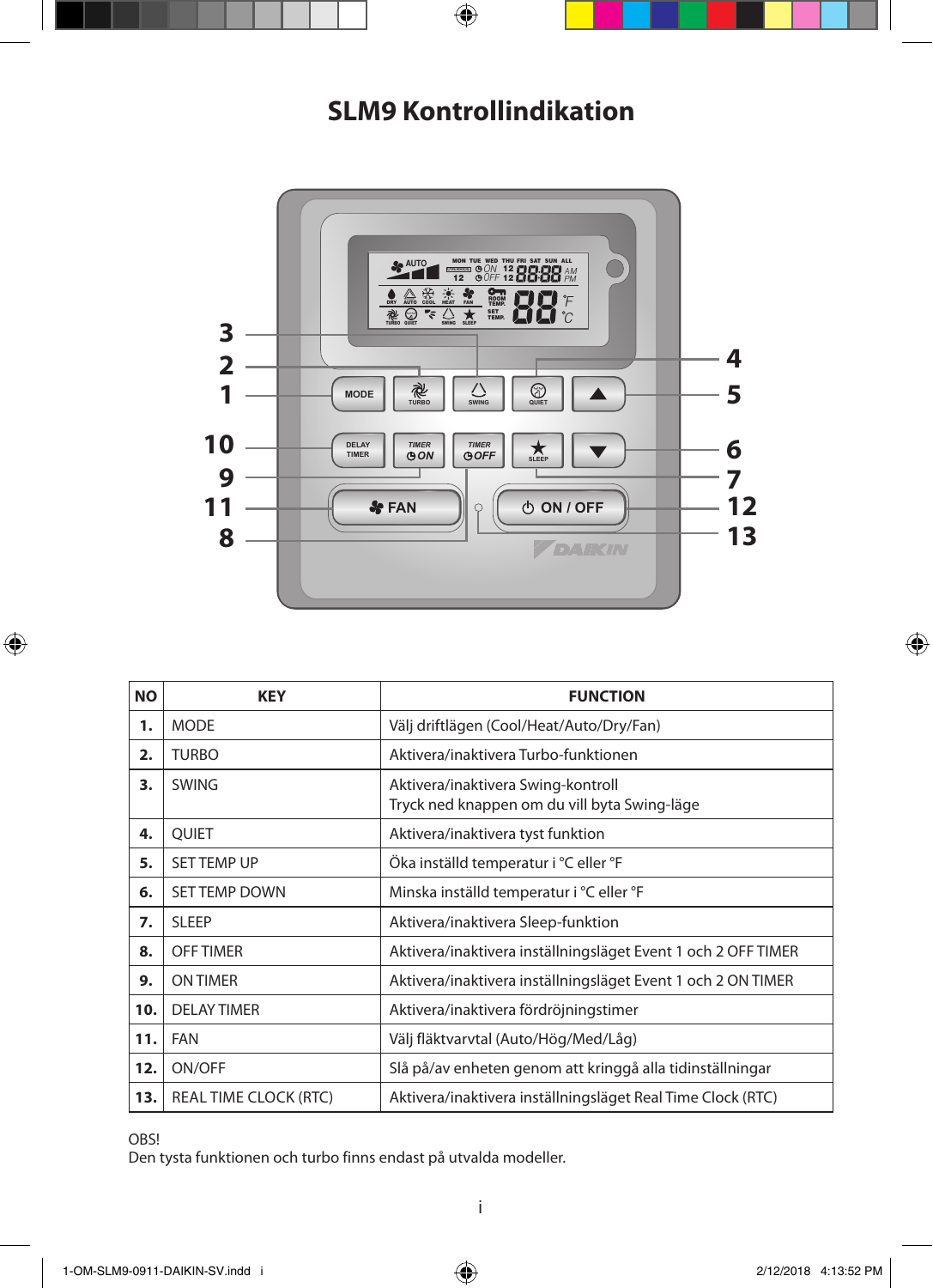## **BRUKSANVISNINGAR**

#### **1.1 MODE**-knappen

 Tryck på knappen MODE om du vill växla drift från COOL, HEAT\*, AUTO\*, DRY\*, FAN. Kontrollera displayen för att se vilket läge som är inställt. \*HEAT, AUTO och DRY finns endast på utvalda modeller.

#### **1.2 TURBO**-fläktvarvtal

 Tryck på knappen TURBO en gång för att aktivera Turbo-fläktvarvtalet. Turbo-symbolen visas. Du inaktiverar Turbo-fläktvarvtalet och återgår till föregående fläktvarvtal genom att trycka på Turboknappen igen. Om användaren trycker på knappen FAN eller QUIET, eller stänger av enheten, kommer Turbo-hastigheten att inaktiveras. Den här hastigheten är endast tillgänglig i läget COOL och HEAT för utvalda modeller.

#### **1.3 Automatic air swing**

- Tryck på knappen **SWING**  $\bigcirc$  för att aktivera funktionen automatiskt luftlopp.
- För att rikta luften i en specifik riktning, tryck på knappen **SWING** och vänta tills spjället flyttats till den önskade riktningen och tryck på knappen en gång till.

#### **Metod för Swing-lägesval (för kassett E-modell)**

- Håll knappen **SWING ( )** nedtryckt i 4 sekunder för att aktivera fältinställningsläget. I fältinställningsläget visas endast **SWING MODE** ( $\blacktriangledown$ ).
- Tryck på temperatur  $\triangle$  och  $\nabla$  knappen för att välja rotation av **SWING MODE (** $\leq$ **)** från Swing Mode 1 till Swing Mode 3.
- Det finns 3 olika **SWING MODE**, som är:



Swing-läge 1 Swing-läge 2 Swing-läge 3

**SWING MODE** aktiveras inte såvida inte **SWING** är aktiverat.

Swing indikeras av logotypen:

• Om inga ändringar av läge sker inom 4 sekunder använder enheten valt **SWING MODE (** $\leq$ ).

### **1.4 QUIET-fläktvarvtal**

 Tryck på knappen QUIET en gång för att aktivera Quiet-fläktvarvtalet. QUIET-symbolen visas. Du inaktiverar Quiet-fläktvarvtalet och återgår till föregående fläktvarvtal genom att trycka på QUIETknappen igen. Om användaren trycker på knappen FAN eller TURBO, eller stänger av enheten, kommer Quiet-hastigheten att inaktiveras. Den här hastigheten är endast tillgänglig i läget COOL och HEAT för utvalda modeller.

### **1.5 ″▲"** eller "▼" Knappen Set Temperature

Tryck på temperaturknappen och ställ in önskad temperatur genom att trycka på knappen " $\blacktriangle$ " eller " " en gång. Temperaturen ändras med 1°C eller 1°F. Förinställt temperaturområde är från 16°C till 30°C (60°F till 86°F). När alternativet 20–30°C är inställd, är temperaturområdets gräns inställd till 20°C till 30°C (68°F till 86°F). Trycker du på båda knapparna samtidigt växlar temperaturinställningen mellan °C och °F. Du kan inte ställa in temperaturen i FAN-läget (ingen display för temparturinställning). Det finns ingen display för rumstemperatur.

#### **1.6 SLEEP-**funktion

 Tryck på knappen SLEEP för att aktivera viloläget. SLEEP-funktionen är inte tillgänglig i DRY-läget och FAN-läget.

## **1.7 "ON TIMER"** och **"OFF TIMER"**

 Enheten har 2 händelsetimers, nämligen Timer 1 och Timer 2. Varje händelse har en ON TIMER och en OFF TIMER. Knapptryckning för Timer ON och Timer OFF visas på tabell 1.1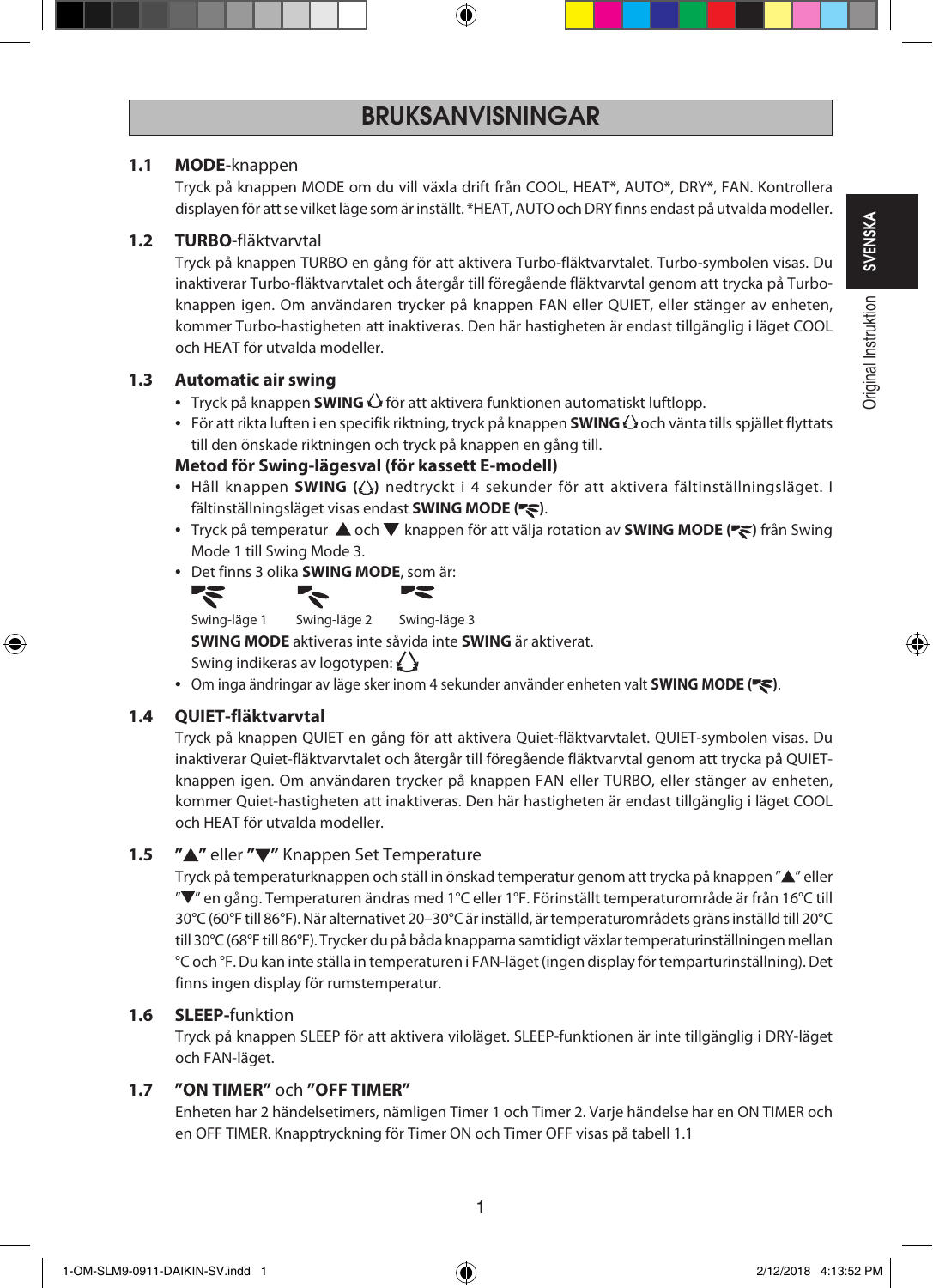Tabell 1.1: Timer ON och Timer OFF knapptryckning och händelsesekvens.

| <b>TIMER ON KEY</b> |                   | <b>TIMER OFF KEY</b> |                    |
|---------------------|-------------------|----------------------|--------------------|
| <b>ON Timer 1</b>   | <b>ON Timer 2</b> | <b>OFF Timer 1</b>   | <b>OFF Timer 2</b> |
| Inaktiverad         | Inaktiverad       | Inaktiverad          | Inaktiverad        |
| Aktiverad           | Inaktiverad       | Aktiverad            | Inaktiverad        |
| Inaktiverad         | Aktiverad         | Inaktiverad          | Aktiverad          |
| Aktiverad           | Aktiverad         | Aktiverad            | Aktiverad          |

Alla timers är händelseaktiverad och kan åsidosättas med ON/OFF-knappen och Override-funktionen.

#### Ställ in timers för Event 1 och Event 2

Processen för Timer ON och Timer OFF är samma.

- 1. Tryck ned knappen Timer ON/OFF i 3 sekunder för att aktivera tidinställningsläget. (Ikon ON 1 eller OFF 1 blinkar)
- 2. Tryck UP eller DOWN för att välja Timer 1 eller Timer 2. ("1" blinkning indikerar att Timer 1 är vald, "2" blinkningar indikerar att Timer 2 är vald)
- 3. Tryck på knappen Timer ON/OFF igen för att bekräfta. (Dag blinkar härnäst)
- 4. Tryck på UP eller DOWN för att välja dag.
- 5. Tryck på knappen Timer ON/OFF igen för att bekräfta dagen. (Timme blinkar härnäst)
- 6. Tryck på UP eller DOWN för att ändra timmen.
- 7. Tryck på knappen Timer ON/OFF igen för att bekräfta timmen. (Minut blinkar härnäst)
- 8. Tryck på UP eller DOWN för att ändra minuten.
- 9. Tryck på knappen Timer ON/OFF igen för att bekräfta minuten.

 Varje timer (Timer 1 ON, Timer 1 OFF, Timer 2 ON eller Timer 2 OFF) ställs endast in separat efter alla 7 steg. Om ingen knapp trycks ned i 5 sekunder för att ställa in timer kommer den automatiskt att avsluta inställningsläget och inga ändringar görs.

ON/OFF timer kontrolleras varje minut.

 Det är inte lämpligt att ställa in ON TIMER och OFF TIMER till att ha samma värden. Om du gör detta kommer den effektiva timern att behandlas med prioritet enligt tabell 1.2.

Exempel:

ON TMR 2-inställningar: DAY – TUE, TIMER – 5.00pm OFF TMR 1-inställningar: DAY – TUE, TIMER – 5.00pm Resultat när RTC når 5.00 pm på TUE:

- inget svar när enheten är på.
- enheten aktiveras när enheten är avstängd.

Tabell 1.2: Timerprioritet

| <b>Prioritet</b> | Timer              |
|------------------|--------------------|
| 1 (högsta)       | ONTMR <sub>2</sub> |
| 2                | OFFTMR2            |
| २                | ONTMR1             |
| 4 (lägsta)       | OFFTMR1            |

 Vid IR-mottagning kommer den trådlösa IR-fjärrkontrollen att åsidosätta inställningarna för ON TIMER 2 och OFF TIMER 2.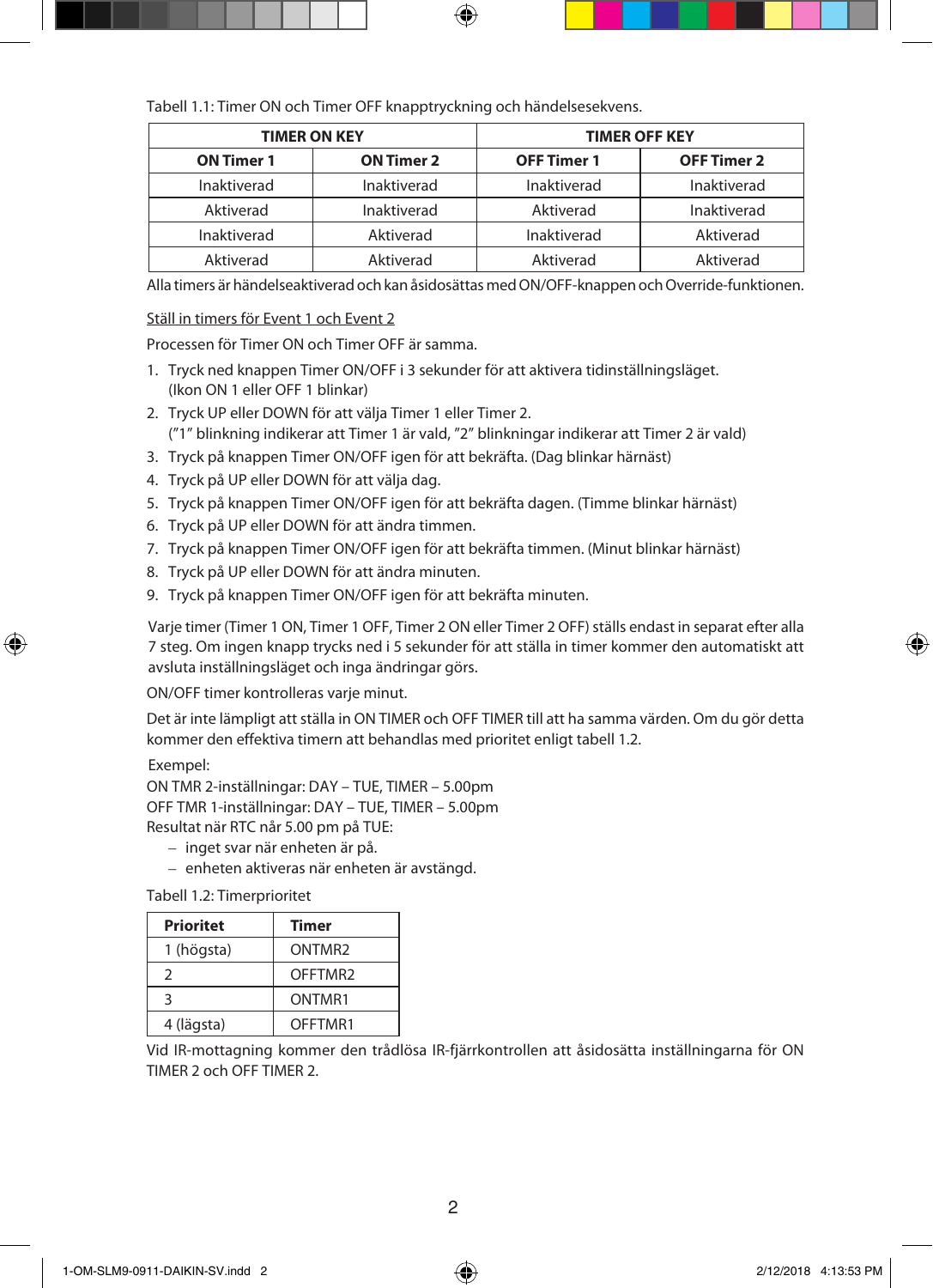# **SVENSKA**

#### **1.8 DELAY TIMER**-funktion

Tryck på knappen DELAY TIMER en gång om du vill aktivera fördröjningstimerfunktionen i 1 timme. Indikatorn "OVERRIDE" visas på LCD-skärmen. Tryck på samma knapp igen för att öka inställningen till 2 timmar. Indikatorn "OVERRIDE" visas. Trycker du igen inaktiveras fördröjningstimerfunktionen. När fördröjningstimern är slutförd kommer fördörjningstimerfunktionen att inaktiveras och logotypen är OFF. Alla andra timers återupptas.

#### **1.9 FAN**-varvtalsfunktion

Fläktvarvtal kan ändras med knappen FAN:

Låg > Med > Hög > Auto >

\*FAN-varvtal är inte tillgängligt läget DRY.

#### **1.10 ON/OFF**-knapp

Starta:

– Tryck på knappen ON/OFF, LCD-skärmen visar dig hela displayen och enheten slås på.

Stoppa:

– Tryck på knappen ON/OFF, LCD-skärmen visar dig endast realtidsklockan och enheten stängs av.

#### **1.11 Startinställningar**

 Enheten startar med huvudkortets senaste statusinställning vid uppstart. Om informationen om senaste status inte är tillgänglig använder enheten standardinställningarna. Nedanstående är standardinställningarna:

| Enhet:        | Av              |
|---------------|-----------------|
| Läge:         | Kylning         |
| Fläktvarvtal: | Hög             |
| RTC:          | 12.00AM, MONDAY |
| Swing:        | Av              |
| Swing-läge:   | Standard        |
| Timers:       | Inaktivera      |
| Turbo:        | Inaktivera      |
| Ouiet:        | Av              |
| Sleep:        | Av              |
| Override:     | Inaktivera      |

#### **1.12 Display med Real-time Clock (RTC)**

RTC visas på skärmen när enheten slås på eller av utom vid strömfel eller felkoder.

#### **Ställ in RTC-inställning**

- 1. Tryck på knappen RTC en gång för att aktivera RTC-inställningsläget. (Dag blinkar)
- 2. Tryck på UP eller DOWN för att välja dag.
- 3. Tryck på RTC igen för att bekräfta dagen. (Timme blinkar härnäst)
- 4. Tryck på UP eller DOWN för att ändra timmen.
- 5. Tryck på RTC igen för att bekräfta timmen. (Minut blinkar härnäst)
- 6. Tryck på UP eller DOWN för att ändra minuten.
- 7. Tryck på RTC igen för att bekräfta minuten.

 RTC ställs endast in efter alla 7 steg. Om ingen knapp trycks ned i 5 sekunder för att ställa in RTC kommer den automatiskt att avsluta inställningsläget och inga ändringar görs på inställningen.

#### **1.13 Nyckellås**

 Dessa nyckellåsfunktioner förhindrar ändringar. Tryck ned knapparna TURBO och QUIET i 5 sekunder för att aktivera/inaktivera knapplåsfunktionen; "KEYLOCK" visas på/försvinner från LCD-skärmen. När alla knappar är låsta kan du endast trycka på ON/OFF, TURBO och QUIET (för att låsa upp).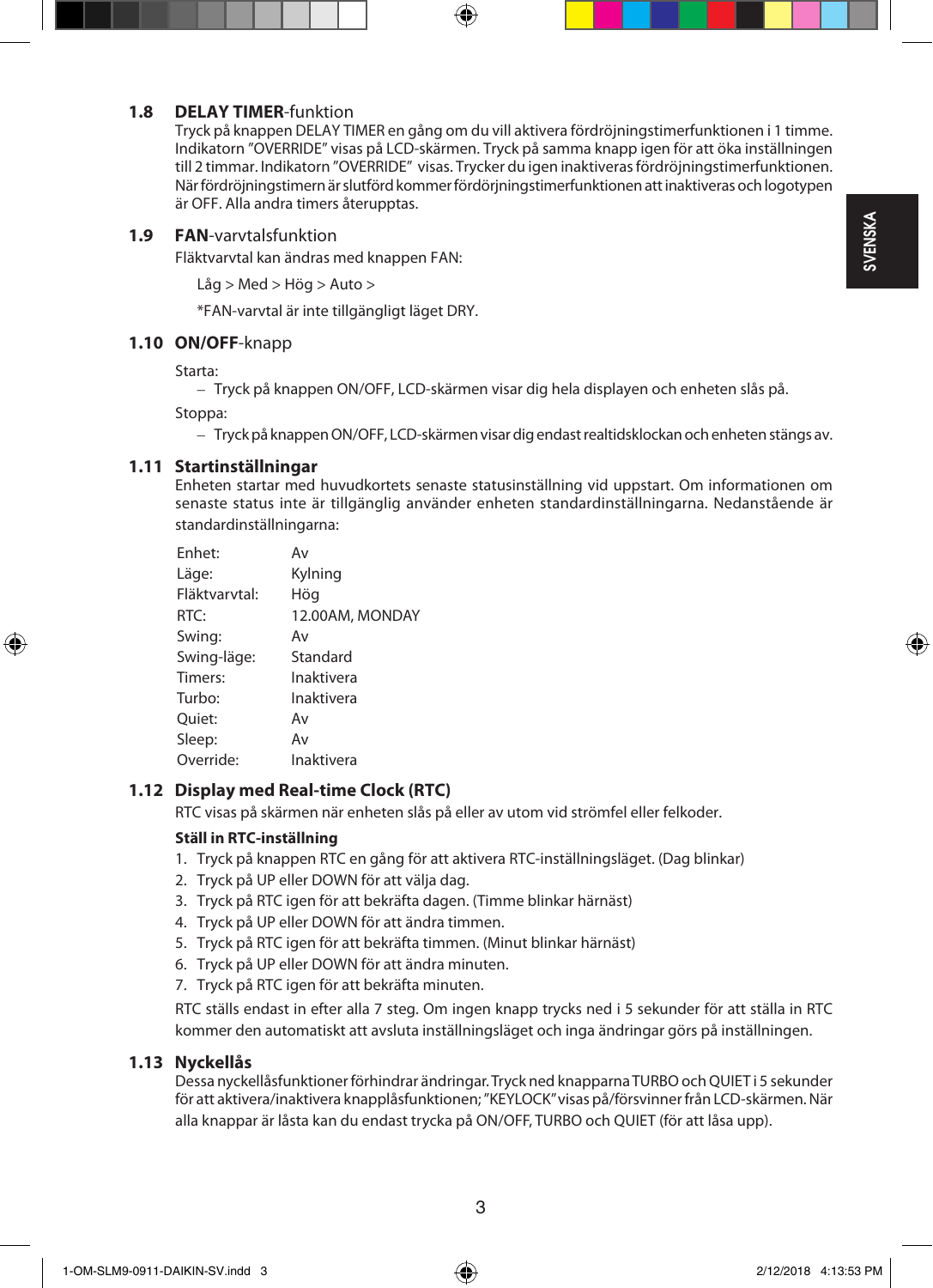#### **1.14 Batterireserv**

 Batterireserv används för att behålla RTC-inställningarna och 7 dagarsprogrammerbara timerinställningar vid strömavbrott i minst 1 månad för alla nya batterier som installeras. För enheter utan batterireserver är standardinställningen 12.00AM på måndag och timerrensning vid uppstart.

#### **1.15 Felindikator**

 En felkod visas om ett onormalt tillstånd detekteras. Felkoden visas med RTC-segment (blinkar), vilket innebär att RTC inte kommer att visas istället för felkoden när ett fel uppstår. Formatet på felkoden kommer att vara följande:

#### **DX-felkod**

| <b>Felbeskrivning</b>                                                                 |                |
|---------------------------------------------------------------------------------------|----------------|
| Rumsensor öppen eller kortsluten                                                      | E <sub>1</sub> |
| Inomhusspolsensor öppen                                                               | F <sub>2</sub> |
| Utomhusspolsensor öppen                                                               | E <sub>3</sub> |
| Kompressor överbelastad/Inomhusspolsensor kortsluten/<br>Utomhusspolsensor kortsluten | E <sub>4</sub> |
| Låg laddning av köldmedium/Gasläckage/Utomhusstatus onormalt                          | E <sub>5</sub> |
| Vattenpumpfel                                                                         | E <sub>6</sub> |
| Utomhusspolsensor befintlig (MS-modell)                                               | F7             |
| Maskinvarufel (taktkopplingsstift kortslutet)                                         | E8             |
| Feedbackfel med inomhusfläkt                                                          | F9             |
| EEPROM-fel                                                                            | EE             |

#### **CW-felkod**

| <b>Felbeskrivning</b>                         |                |
|-----------------------------------------------|----------------|
| Rumsensor öppen eller kortsluten              | E1             |
| Rörvattensensor öppen eller kortsluten        | E <sub>2</sub> |
| Rörvattentemperatur ganska dålig              | E4             |
| Rörvattentemperatur dålig/felaktig            | F5             |
| Vattenpumpfel                                 | E6             |
| Maskinvarufel (taktkopplingsstift kortslutet) | E8             |
| Feedbackfel med inomhusfläkt                  |                |

Feldiagnos (endast för växelriktare)

Den trådbundna fjärrkontrollen SLM9 blinkar felkoden om ett onormalt tillstånd detekteras

| <b>FELKOD</b>  | <b>MEANING</b>                                         |
|----------------|--------------------------------------------------------|
| $00\,$         | <b>NORMAL</b>                                          |
| A1             | FEL MED INOMHUSENHETENS KRETSKORT                      |
| A <sub>3</sub> | ONORMALT TILLSTÅND HOS DRÄNERINGSPUMP                  |
| A <sub>5</sub> | FRYSSKYDD (KYLNING)/VÄRMEVÄXLARE ÖVERHETTAS (VÄRMNING) |
| A <sub>6</sub> | ONORMAL TILLSTÅND HOS INOMHUSFLÄKTENS MOTOR            |
| AH             | ONORMAL TILLSTÅND HOS ELEKTRISK LUFTRENGÖRARE          |
| C <sub>4</sub> | TERMISTOR FÖR INOMHUSVÄRMEVÄXLARE (1) KORTSLUTEN/ÖPPEN |
| C <sub>5</sub> | TERMISTOR FÖR INOMHUSVÄRMEVÄXLARE (2) KORTSLUTEN/ÖPPEN |
| C <sub>7</sub> | FEL MED SPJÄLLETS GRÄNSLÄGESBRYTARE                    |
| C9             | TERMISTOR FÖR INOMHUSRUM KORTSLUTEN/ÖPPEN              |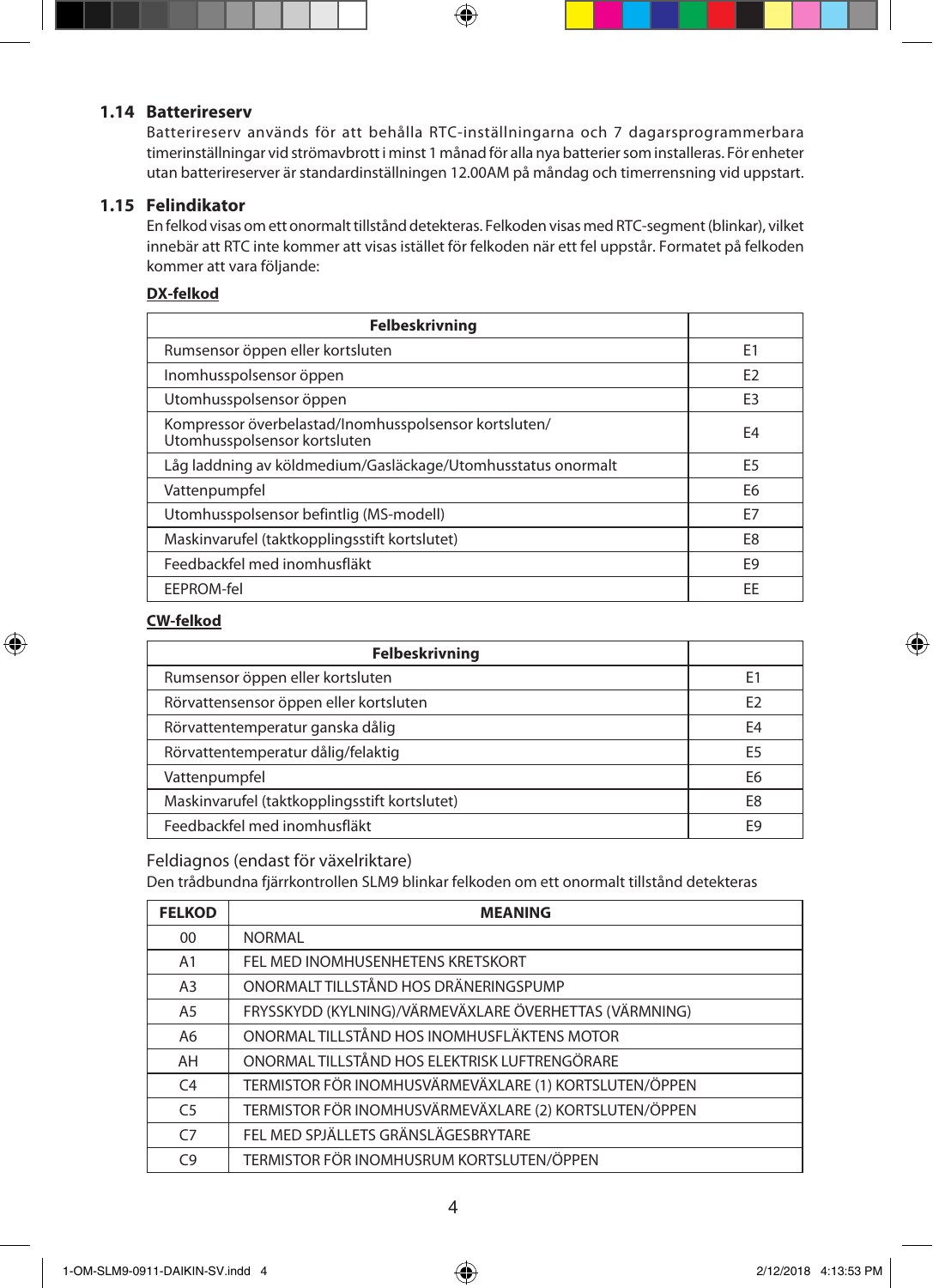| <b>FELKOD</b>  | <b>MEANING</b>                                                                                    |
|----------------|---------------------------------------------------------------------------------------------------|
| E1             | FEL MED UTOMHUSENHETENS KRETSKORT                                                                 |
| E <sub>3</sub> | <b>HÖGTRYCKSSKYDD</b>                                                                             |
| E4             | LÅGTRYCKSSKYDD                                                                                    |
| E <sub>5</sub> | LÅS FÖR KOMPRESSORMOTOR/KOMPRESSOR ÖVERBELASTAD                                                   |
| E6             | STARTFEL FÖR KOMPRESSOR                                                                           |
| E7             | LÅS FÖR DC-UTOMHUSFLÄKTENS MOTOR                                                                  |
| E8             | ÖVERSTRÖM PÅ AC-INGÅNG                                                                            |
| E9             | EXV-FEL                                                                                           |
| EA             | FEL MED 4-VÄGSVENTIL                                                                              |
| F <sub>3</sub> | UTLOPPSRÖR ÖVERHETTAT                                                                             |
| F6             | VÄRMEVÄXLARE ÖVERHETTAD                                                                           |
| HO             | FEL MED KOMPRESSORNS SENSORSYSTEM                                                                 |
| H3             | FEL MED HÖGTRYCKSVÄXLARE                                                                          |
| H <sub>6</sub> | FEL MED KOMPRESSORNS FEEDBACKDETEKTERING                                                          |
| Η7             | FLÄKTMOTOR ÖVERBELASTAD/ÖVERSTRÖM/ONORMALT TILLSTÅND HOS SENSOR                                   |
| H <sub>8</sub> | FEL MED SENSORNS AC-STRÖM                                                                         |
| H <sub>9</sub> | TERMISTOR FÖR UTOMHUSLUFT KORTSLUTEN/ÖPPEN                                                        |
| J1             | <b>FEL MED TRYCKSENSOR</b>                                                                        |
| J3             | TERMISTOR FÖR KOMPRESSORNS UTLOPPSRÖR KORTSLUTEN/ÖPPEN/FELPLACERAD                                |
| J5             | TERMISTOR FÖR SUGRÖR KORTSLUTEN/ÖPPEN                                                             |
| J6             | TERMISTOR FÖR UTOMHUSVÄRMEVÄXLARE KORTSLUTEN/ÖPPEN                                                |
| J7             | TERMISTOR FÖR VÄRMEVÄXLARE MED UNDERKYLNING KORTSLUTEN/ÖPPEN                                      |
| J8             | TERMISTOR FÖR VÄTSKERÖR KORTSLUTEN/ÖPPEN                                                          |
| J9             | TERMISTOR FÖR GASRÖR KORTSLUTEN/ÖPPEN                                                             |
| L1             | FEL MED KRETSKORT FÖR UTOMHUSENHETENS VÄXELRIKTARE                                                |
| L3             | UTOMHUSENHETENS STYRLÅDA ÖVERHETTAD                                                               |
| L4             | KYLFLÄNS ÖVERHETTAD                                                                               |
| L5             | IPM-FEL/IGBT-FEL                                                                                  |
| L8             | ÖVERSTRÖM HOS INVERTERKOMPRESSOR                                                                  |
| L <sub>9</sub> | FÖREBYGGANDE AV ÖVERSTRÖM HOS KOMPRESSOR                                                          |
| LC             | KOMMUNIKATIONSFEL (KRETSKORT FÖR UTOMHUSKONTROLL OCH KRETSKORT FÖR<br><b>VÄXELRIKTARE</b> )       |
| P1             | ÖPPEN FAS ELLER SPÄNNINGSOBALANS                                                                  |
| P <sub>4</sub> | TERMISTOR FÖR KYLFLÄNS KORTSLUTEN/ÖPPEN                                                           |
| PJ             | FEL MED KAPACITETSINSTÄLLNING                                                                     |
| U0             | OTILLRÄCKLIGT MED GAS                                                                             |
| U <sub>2</sub> | DC-SPÄNNING UTANFÖR OMRÅDE                                                                        |
| U4             | <b>KOMMUNIKATIONSFEL</b>                                                                          |
| U7             | KOMMUNIKATIONSFEL (KRETSKORT FÖR UTOMHUSKONTROLL OCH KRETSKORT<br>FÖR IPM)                        |
| UA             | <b>INSTALLATIONSFEL</b>                                                                           |
| UF             | FELMATCHNING AV RÖR- OCH LEDNINGSINSTALLATION/FELAKTIG LEDNINGSDRAGNING/<br>OTILLRÄCKLIGT MED GAS |
| UH             | FRYSSKYDD (ÖVRIGA RUM)                                                                            |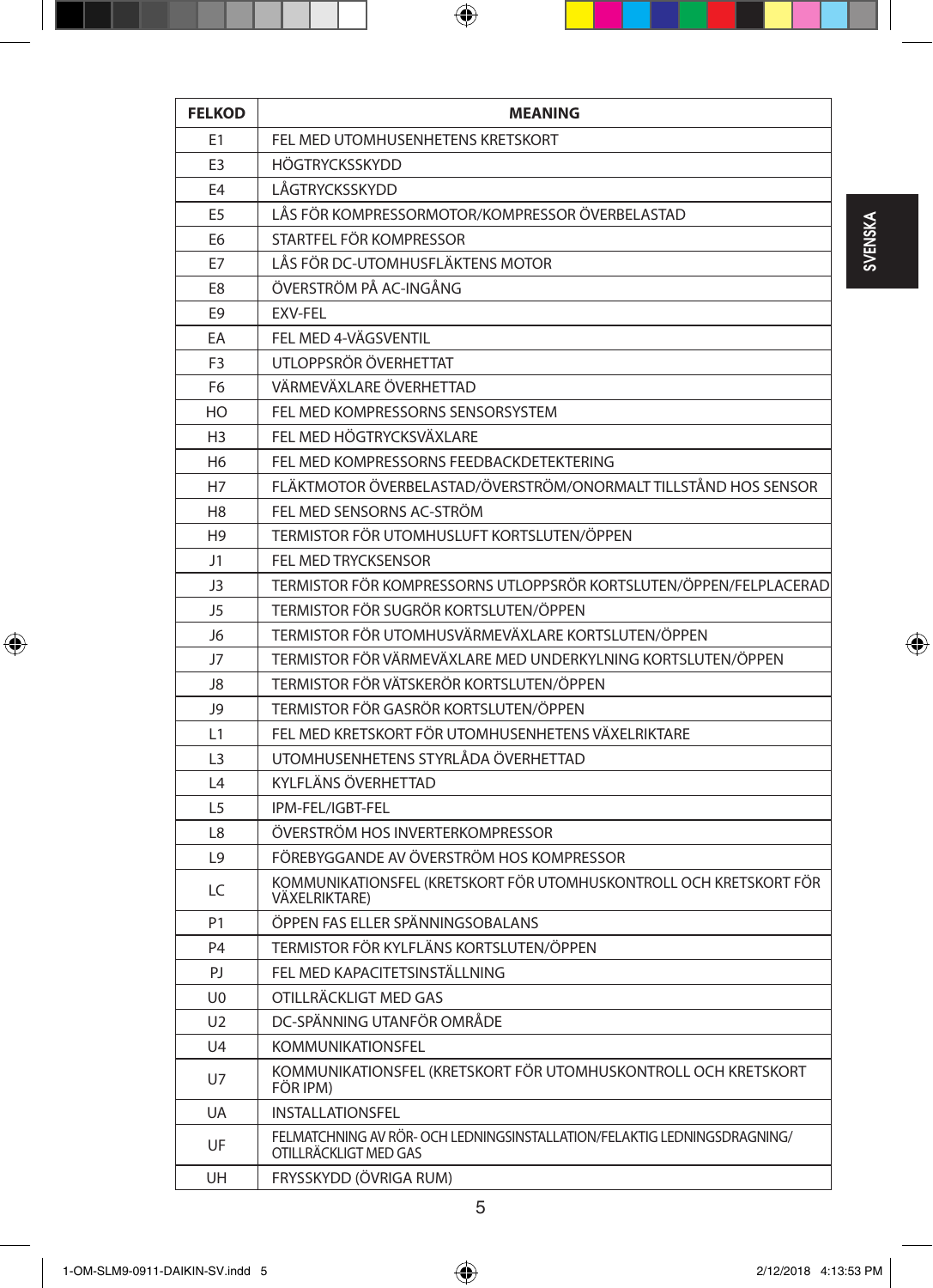#### **2.0 MASKINVARUINSTÄLLNING**

Enheten har 2 kopplingsalternativ för att styra panelfunktionen.

| <b>OPTION</b>            | Medk koppling                                   | Utan koppling                                     |
|--------------------------|-------------------------------------------------|---------------------------------------------------|
| Ställ in temp.<br>område | Ställ in temp.område från 20°C-30°C             | Ställ in temp.område från 16°C-30°C<br>(Standard) |
| <b>TURBO QUIET</b>       | Disable turbo and quiet fan speed<br>(Standard) | Enable turbo and quiet fan speed                  |

Tabell 2.0: Sammanfattning av maskinvaruinställningar

\* Endast tillämpligt på modeller med inbyggda Turbo- eller Quiet-funktioner.

## **3.0 INSTALLATION**

#### **3.1 Tillbehör**

Följande tillbehör medföljer handboken. Kontakta omedelbart återförsäljaren om delar saknas.

- 1. Fjärrkontroll
- 2. Träskruv (2 delar) och maskinskruv (2 delar)
- 3. Instruktionsmanual
- 4. Batteri

#### **3.2 Steg-för-steg-guide**

- I. Öppna först fjärrkontrollens övre klämma och sedan den undre klämman. Avlägsna fjärrkontrollens övre hölje från det undre höljet.
- II. Fäst det undre höljet på väggen med de 2 medföljande skruvarna. För sedan in anslutningsledningen genom uttaget på den övre mittdelen enligt bilden.
- III. Sätt först tillbaka den undre klämman och stäng sedan den övre delen.



(undre hölje)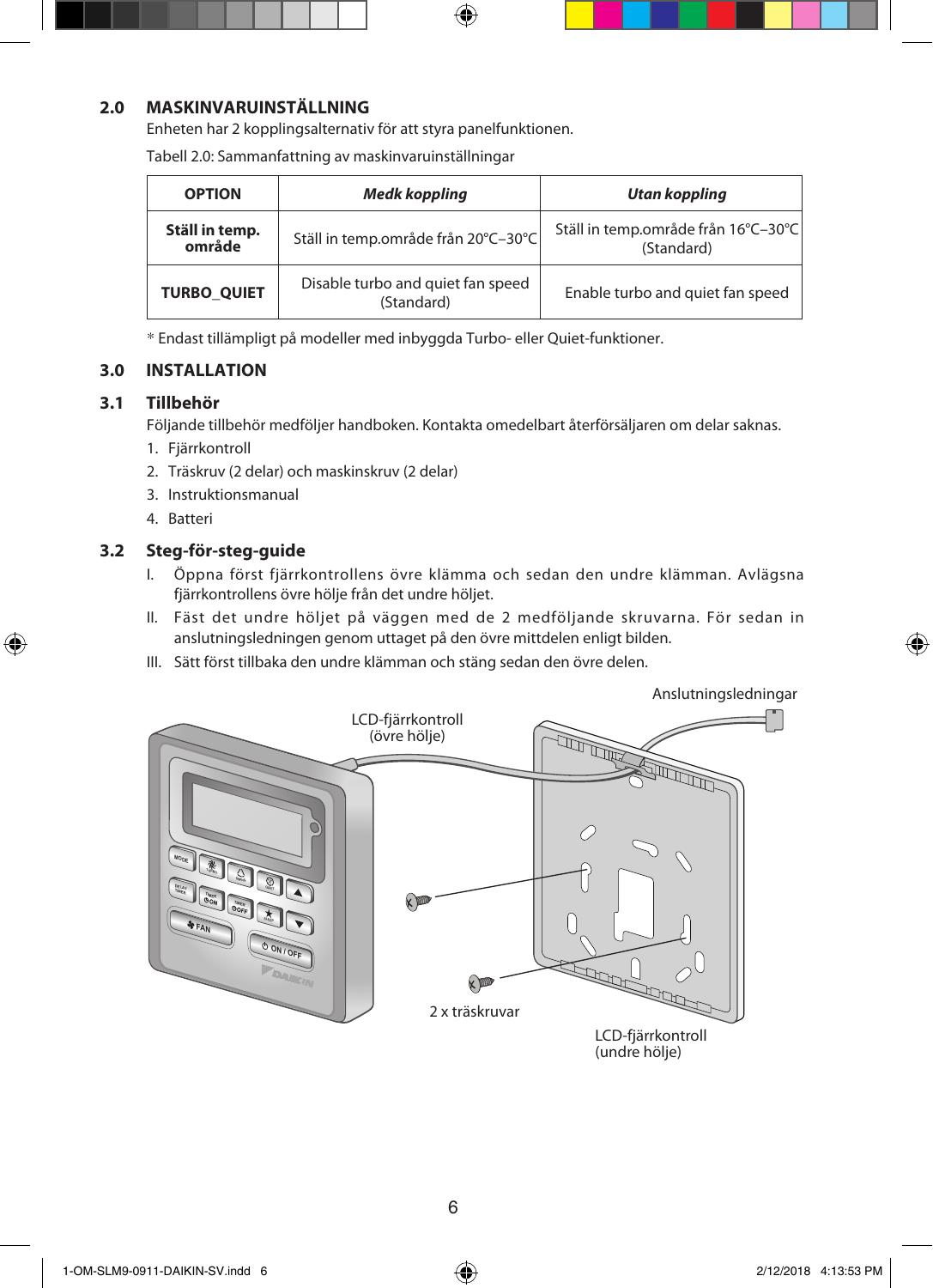## **ANTECKNINGAR**